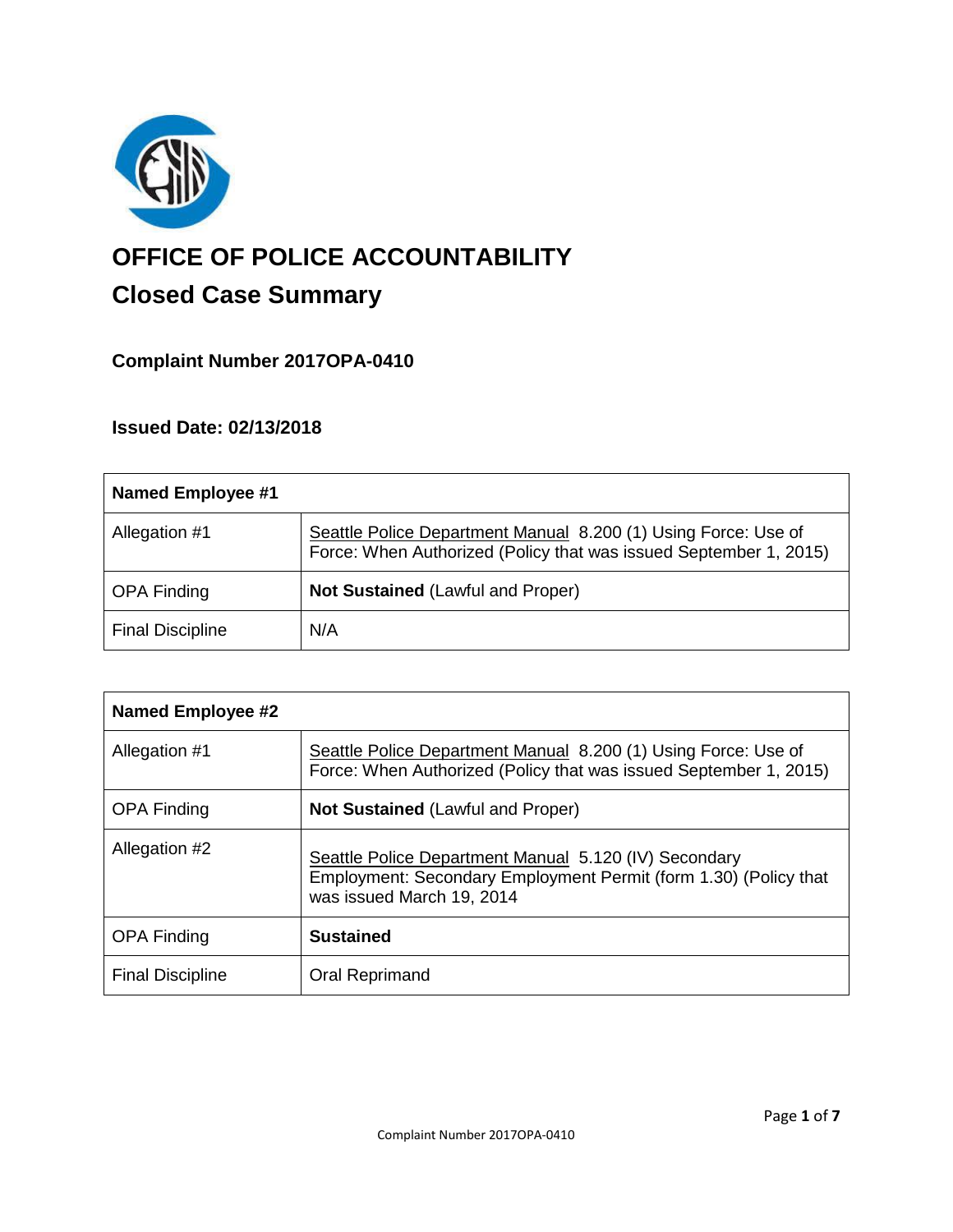| Named Employee #3       |                                                                                                                                     |
|-------------------------|-------------------------------------------------------------------------------------------------------------------------------------|
| Allegation #1           | Seattle Police Department Manual 8.200 (1) Using Force: Use of<br>Force: When Authorized (Policy that was issued September 1, 2015) |
| <b>OPA Finding</b>      | <b>Not Sustained (Lawful and Proper)</b>                                                                                            |
| <b>Final Discipline</b> | N/A                                                                                                                                 |

# **INCIDENT SYNOPSIS**

The Named Employees were working off-duty when they contacted and arrested the complainant.

# **COMPLAINT**

The complainant alleged that he was the victim of "police brutality" at the hands of the three Named Employees resulting from his arrest. The complainant stated that the Named Employees struck him and took him to the ground by force. During the Intake process, OPA discovered that Named Employee #2 did not have an active Secondary Work Permit.

# **INVESTIGATION**

The OPA investigation included the following actions:

- 1. Review of the complaint memo
- 2. Review of In-Car Videos (ICV)
- 3. Search for and review of all relevant records and other evidence
- 4. Interviews of SPD employees

# **ANALYSIS AND CONCLUSION**

SPD Policy 8.200(1) requires that force used by officers be reasonable, necessary and proportional. Whether force is reasonable depends "on the totality of the circumstances" known to the officers at the time of the force and must be balanced against "the rights of the subject, in light of the circumstances surrounding the event." (SPD Policy 8.200(1).) The policy lists a number of factors that should be weighed when evaluating reasonableness. (See id.) Force is necessary where "no reasonably effective alternative appears to exist, and only then to the degree which is reasonable to effect a lawful purpose." (Id.) Lastly, the force used must be proportional to the threat posed to the officer. (Id.)

SPD policy recognizes that whether force is reasonable needs to be "judged from the perspective of a reasonable officer on the scene, rather than with the 20/20 vision of hindsight."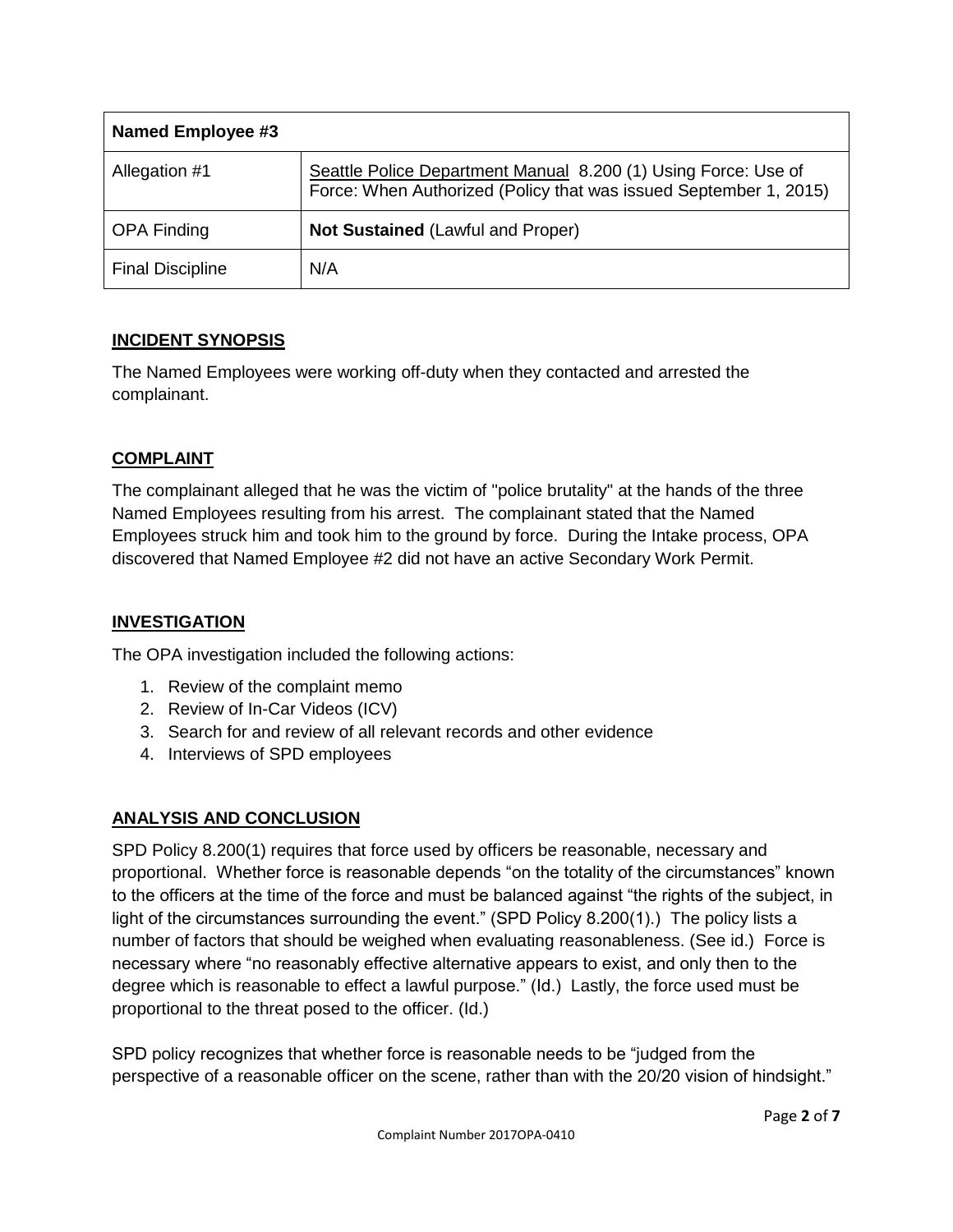(SPD Policy 8.000(4).) The policy also stresses that: "The calculus of reasonableness must allow for the fact that police officers are often forced to make split-second decisions—in circumstances that are tense, uncertain, dynamic and rapidly evolving—about the amount of force that is necessary in a particular situation." (Id.)

The issue here was whether the force used by Named Employee #1 – pushing the complainant backwards several times, striking him with an open-handed slap to the face, performing a hard takedown to the ground, and securing the complainant's body to allow for handcuffing – was consistent with policy. While a close question, the OPA Director found, after evaluating the force from the perspective of a reasonable officer faced by these circumstances and applying a preponderance of the evidence standard, that the force was consistent with policy.

A number of the pertinent facts in this case were undisputed. The complainant was highly intoxicated, he had been asked to leave private property by the property owner, he had not left the property, and he was engaged in an ongoing argument with Named Employee #1. It further could not be disputed that, after the complainant refused to leave the vicinity of the stadium, the officers had the legal right and responsibility to remove him. Lastly, when the complainant resisted their attempts to remove him from the vicinity of the stadium, the officers were entitled to use force to effectuate the removal. The amount of force that was justified increased with the evolution of the incident.

When the complainant continued to argue with the officers and indicated, through words and action, that he was not going to leave the vicinity of the stadium, Named Employee #1 used force to push him backwards away from the stadium. Named Employee #1 gave the complainant two quick pushes to the torso, both of which, based on the OPA Director's interpretation of the video, were purposed to move the complainant back. (Stadium Video 132-1 NW EC Stairs, at 8:12:09 – 8:12:11.) Named Employee #1 then again put his hands on the complainant's torso and kept them there as he tried to move the complainant backwards. (Id. at 8:12:11 – 8:12:14.) At this point, the OPA Director found that the complainant was actively pushing his bodyweight against Named Employee #1's hands and towards Named Employee #1, preventing himself from being moved back. (See id. at 8:12:11 – 8:12:15.) Immediately thereafter, the complainant swept his arm in front of his body to knock Named Employee #1's hands off him. (Id. at 8:12:15.) Named Employee #1 pushed him backwards approximately twice more and these subsequent pushes appeared from the OPA Director's viewing of the video to have been purposed to continue to move the complainant backwards rather than to cause him physical pain. (Id. at  $8:12:15 - 8:12:23$ .) In between these last two pushes, the complainant bumped into a metal divider. (See id.) After the second push, the complainant stepped forward and shoved Named Employee #1 away from him. (Id. at 8:12:23 – 8:12:26.) This shove caused both Named Employee #1 and the complainant to move backwards. (Id.)

The force used up until that point to push the complainant away from the stadium was reasonable, necessary, and proportional. It may very well be the case that there was a different type of force that would have been more effective given the circumstances, such as an escort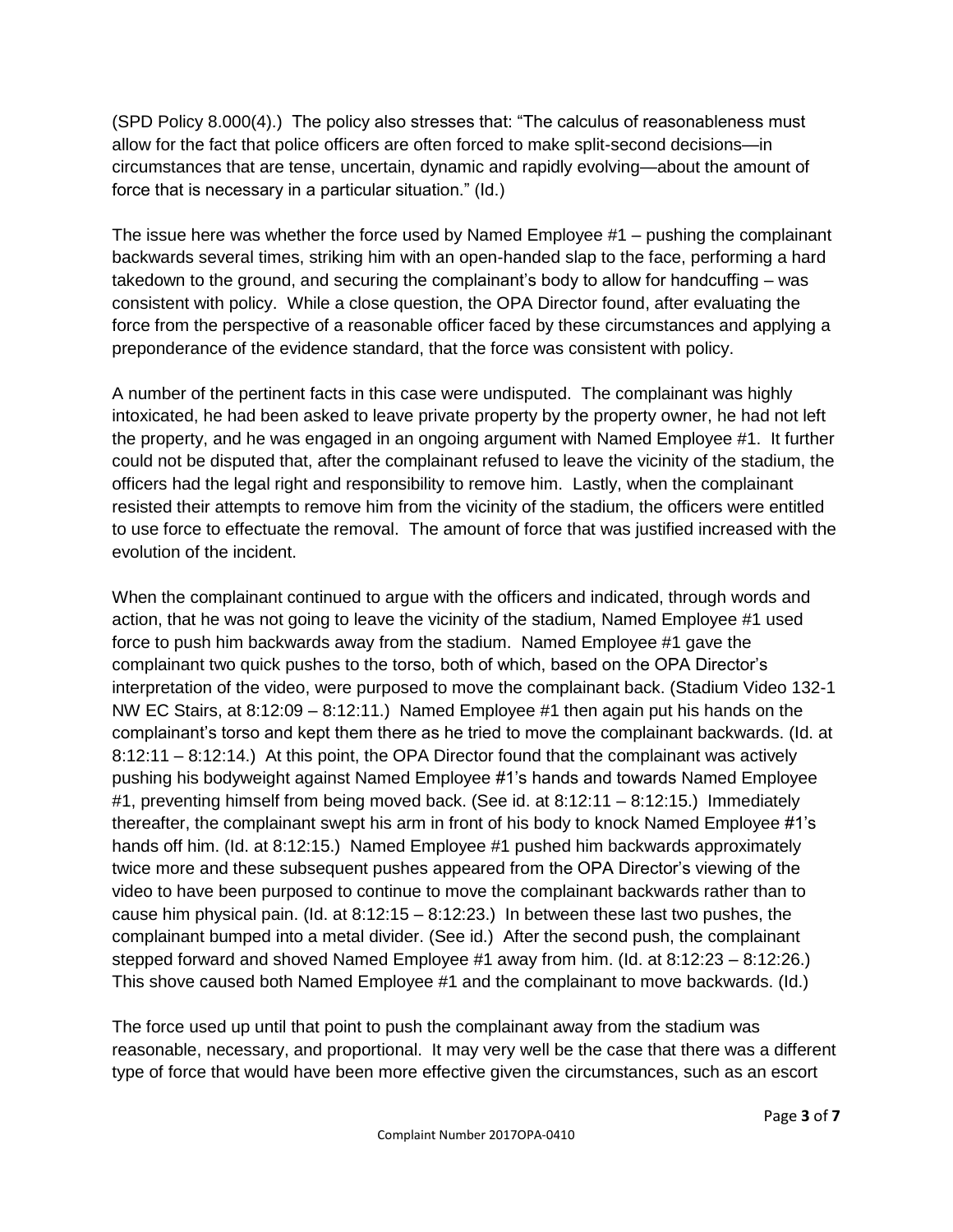hold; however, reaching such a conclusion constituted engaging in the 20/20 hindsight analysis that the policy cautions against.

Almost immediately thereafter the complainant shoved Named Employee #1 back with two hands, the complainant took a step towards Named Employee #1, leading with his left foot. (Id. at 8:12:26 – 8:12:27.) His right hand dropped down to his right side and it appeared to have been clenched. (See id.) Based on the OPA Director's review of the video, at that instant it seemed that the complainant was about to strike Named Employee #1. (See id.) The complainant then lifted up his hands but did not punch Named Employee #1. (Id.) However, Named Employee #1 virtually simultaneously hit the complainant in the face with an open hand. (Id. at 8:12:27 – 8:12:28.) This appeared to have temporarily stunned the complainant and turned him to his right. (Id. at 8:12:27 – 8:12:29.)

In justifying this specific force, Named Employee #1 pointed to the complainant's aggressive behavior and level of intoxication, the complainant's previous physical assaults on Named Employee #1's person, and the fact that he believed that the complainant was about to strike him. (See NE#1 OPA Interview, at pp. 5-7; see also NE#1 Type II Use of Force Report.) This, in Named Employee #1's opinion, warranted the higher level of force of an open-handed slap. Named Employee #1 explained that this force served two purposes. First, it preempted a strike by the complainant. (See NE#1 Type II Use of Force Report.) Second, it temporarily stunned the complainant to allow him to be taken down to the ground and handcuffed without further incident. (See id.)

It was impossible for the OPA Director to determine whether the complainant actually intended to strike Named Employee #1. The Director could only base his conclusions on what appeared on the video. In his view, it did appear, even if for only an instant, that the complainant was positioning his body to strike Named Employee #1. That he ultimately did not do so was not determinative. A reasonable officer in Named Employee #1's situation could have believed that an assault was possibly imminent and, in the split second available to make a decision, could have believed it to be reasonable, necessary and proportional to use preemptive force to avoid physical harm. As noted by a Lieutenant in his chain of command review of the use of force, "[a]n officer does not have to wait to be assaulted in order to use force." (Lieutenant Swank Type II Use of Force Review.) The OPA Director agreed and found this aspect of the force to have been within policy.

Lastly, once the complainant was temporarily stunned and turned to his right, Named Employee #1 grabbed the complainant's shirt and took him to the ground using a hard takedown. (Stadium Video 132-1 NW EC Stairs, at 8:12:28 – 8:12:29.) Named Employee #1 then put his bodyweight on the complainant until handcuffs were applied. (Id. at 8:12:29 – 8:12:54.) There was no evidence of any further strikes by the Named Employees. (See id.) Given that the OPA Director found it was reasonable to strike the complainant based on Named Employee #1's fear of a possible imminent assault, he also found that it was reasonable to take the complainant down to the ground with a hard takedown. Moreover, once the complainant was on the ground,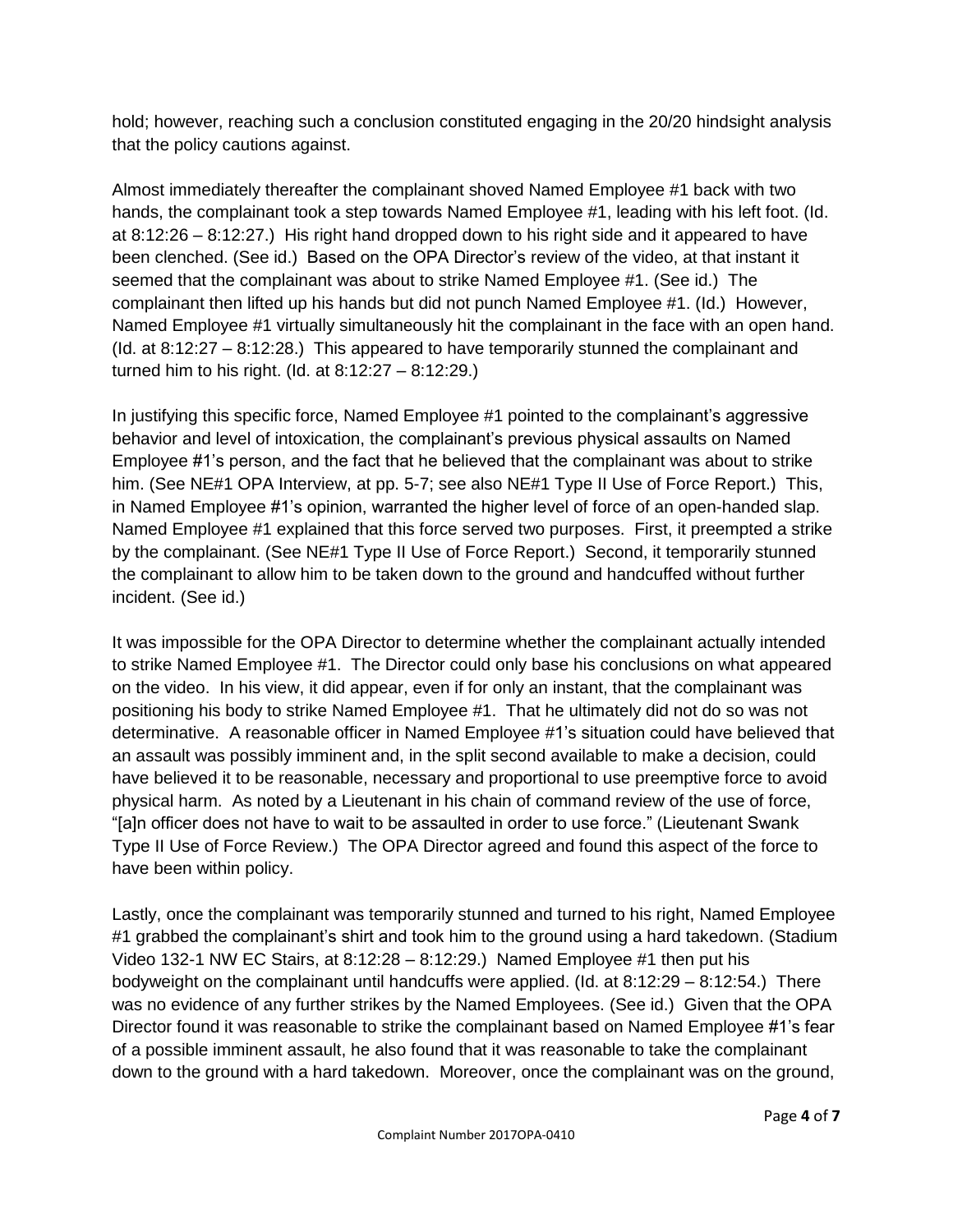Named Employee #1 was entitled to use force to control the complainant's body in order to place him into handcuffs.

In his Use of Force Report, Named Employee #2 stated that he held the complainant's head down to the ground and attempted to gain control of one of his arms. (NE#2 Type I Use of Force Report.) Named Employee #2 indicated, however, that he was unsuccessful due to the fact that the complainant continued to struggle with the officers. (Id.) Named Employee #2 further indicated that when Named Employee #1 and Named Employee #3 were ultimately able to control the complainant's arms, Named Employee #2 placed the complainant into handcuffs. (Id.)

Here, the OPA Director found that the force used by Named Employee #2 to take the subject into custody was reasonable, necessary, and proportional, and thus consistent with policy.

First, with regard to reasonableness, Named Employee #2 had observed the complainant's refusal to leave the stadium and his physical interaction with Named Employee #1. Based on this, there was probable cause to place the complainant under arrest. With that lawful authority came the right to place the complainant into handcuffs. Moreover, when the complainant struggled with the officers after being taken down to the ground, it was reasonable for Named Employee #2 to hold the complainant's head to the ground in order to control his body and arm.

Second, with regard to whether the force was necessary, the OPA Director found that, at the time the force was used, Named Employee #2 believed that there was no reasonably effective alternative and that the degree of force was reasonable to effect the lawful purpose of placing the complainant under arrest and preventing him continuing to struggle against the officers.

Third, with regard to the proportionality of the force, Named Employee #2 used a low level of force commensurate with the complainant's conduct, and only that level of force needed to attempt to control the complainant, place him under arrest and handcuff him.

SPD policy requires officers who seek secondary employment to fill out a secondary employment form and mandates that the form be approved by the employee's chain of command and by the captain of the precinct in which the work is to occur. (See SPD Policy  $5.120(IV)(C) - (D)$ .) The employee may only perform the secondary work authorized by the permit. (See SPD Policy 5.120(IV)(E).) Permits last for one year, after which they expire. (See SPD Policy 5.120(IV)(F).) If an employee seeks to continue secondary work, the employee must submit a new permit for approval. (See id.) Notably, "[e]mployees are responsible for ensuring that their permit is renewed annually and is current." (See SPD Policy 5.120(IV)(F)(2).)

At his OPA interview, Named Employee #2 admitted that, on the date in question, he did not have a valid permit to work secondary employment. (See NE#2 OPA Interview, at pp. 2-3.) As he did not have a valid permit, his off-duty employment violated SPD policy.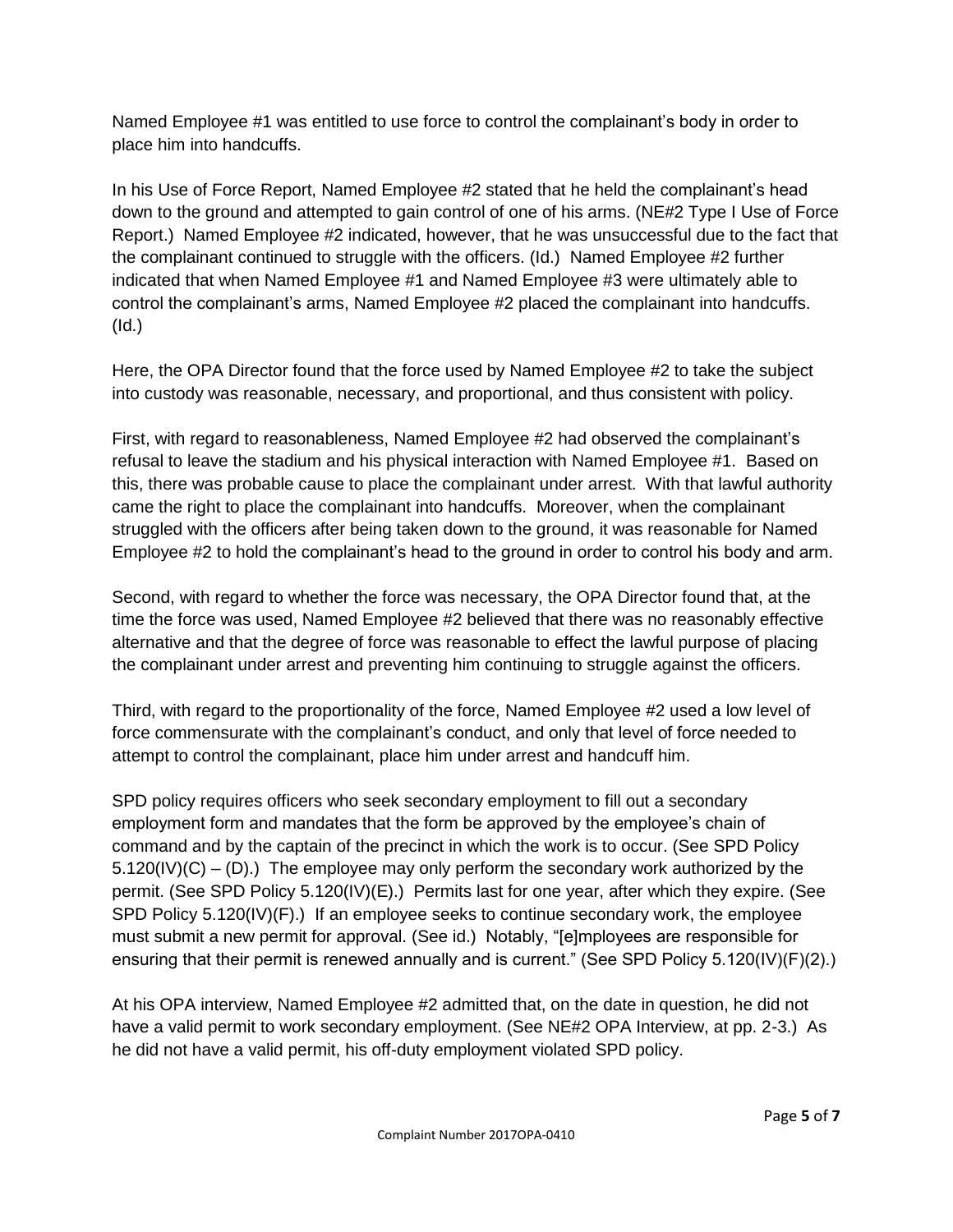In his Use of Force Report, Named Employee #3 stated that once the complainant was taken down to the ground, he tried to grab the complainant's right hand, but the complainant continued to twist Named Employee #3's hand and fingers back. (NE#3 Type I Use of Force Report.) Named Employee #3 reported that the complainant then moved his right hand under his body. (Id.) Named Employee #3 indicated that he then pulled the complainant's right arm from under his body and moved it so that it was behind the complainant's body to facilitate handcuffing. (Id.) Named Employee #3 stated that even after the complainant was handcuffed, he continued to struggle against the officers. (Id.) Accordingly, Named Employee #3 reported that he grabbed the complainant's right leg behind the knee and forced it to the cement, pinning the complainant to the ground. (Id.) Named Employee #3 did not use any further force on the complainant. (See id.)

Here, like with Named Employee #2, the OPA Director found that the force used by Named Employee #3 to take the complainant into custody was reasonable, necessary, and proportional, and thus consistent with policy.

First, with regard to reasonableness, Named Employee #3 had observed the complainant's refusal to leave the stadium and his physical interaction with Named Employee #1. Based on this, there was probable cause to place the complainant under arrest. With that lawful authority came the right to place the complainant into handcuffs. Moreover, when the complainant struggled with the officers after being taken down to the ground, it was reasonable for Named Employee #3 to try to pull the complainant's hand behind his back so that he could be handcuffed and to later hold the complainant's leg to the ground to prevent him from further struggling.

Second, with regard to whether the force was necessary, the OPA Director found that, at the time the force was used, Named Employee #3 believed that there was no reasonably effective alternative and that the degree of force was reasonable to effect the lawful purpose of placing the complainant under arrest and preventing him continuing to struggle against the officers.

Third, with regard to the proportionality of the force, Named Employee #3 used a low level of force commensurate with the complainant's conduct, and only that level of force needed to attempt to control the complainant, place him under arrest and handcuff him.

# **FINDINGS**

# **Named Employee #1**

#### Allegation #1

A preponderance of the evidence showed that the force used by Named Employee #1 was within policy. Therefore a finding of **Not Sustained** (Lawful and Proper) was issued for *Using Force: Use of Force: When Authorized.*